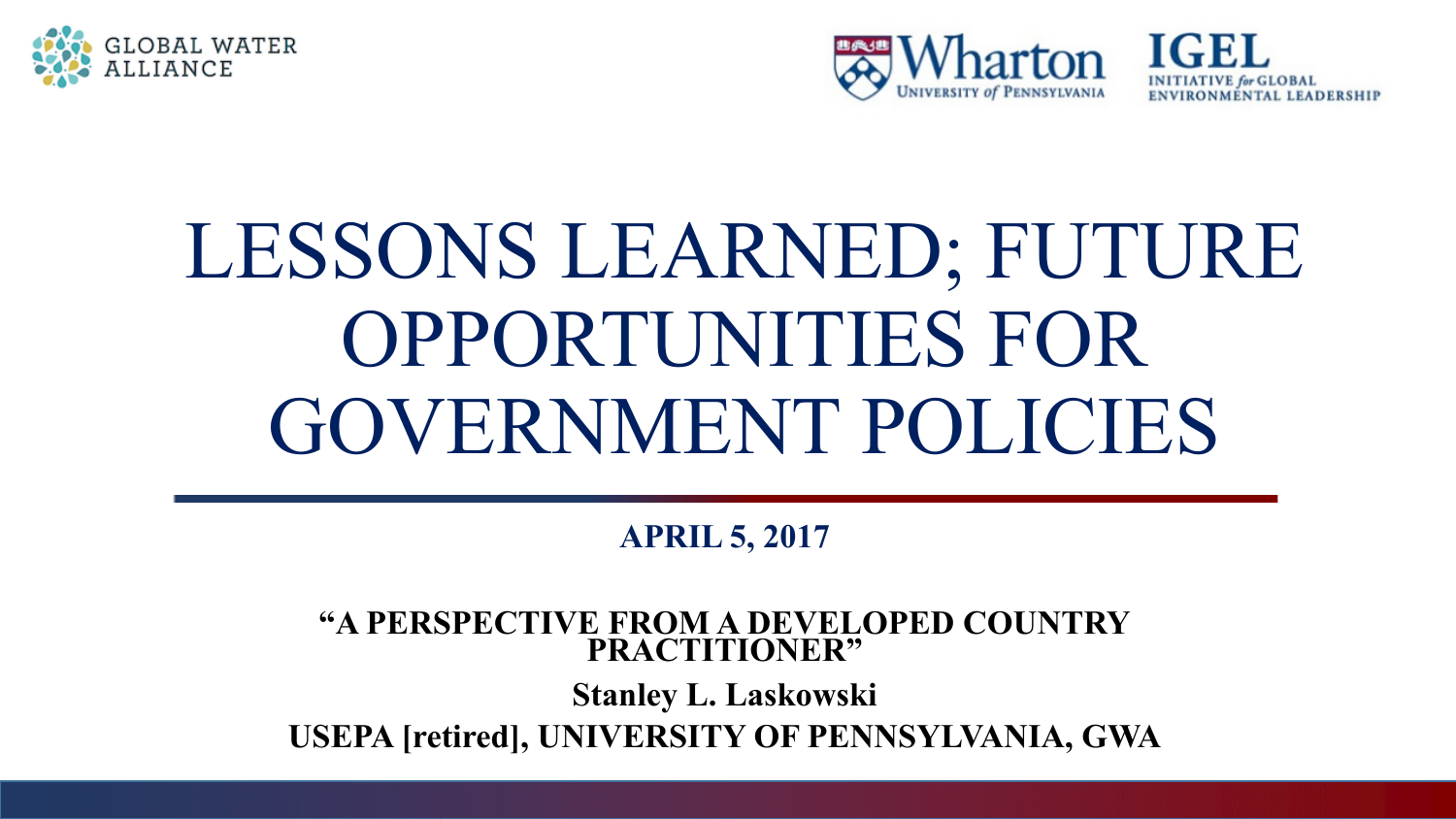



## TWO MAIN MESSAGES FROM ME TODAY

- **Example REMEMBER WHAT HAS** WORKED TO DATE [POLICY, TECHNICAL, ETC]; **INCORPORATE THE BEST OF** NEW IDEAS
- **FILESE ARE EXTRAORDINARY** TIMES FOR STUDENTS **ENTERING THE FIELD; WE MAY** SEE AMAZING PARADIGM **SHIFTS**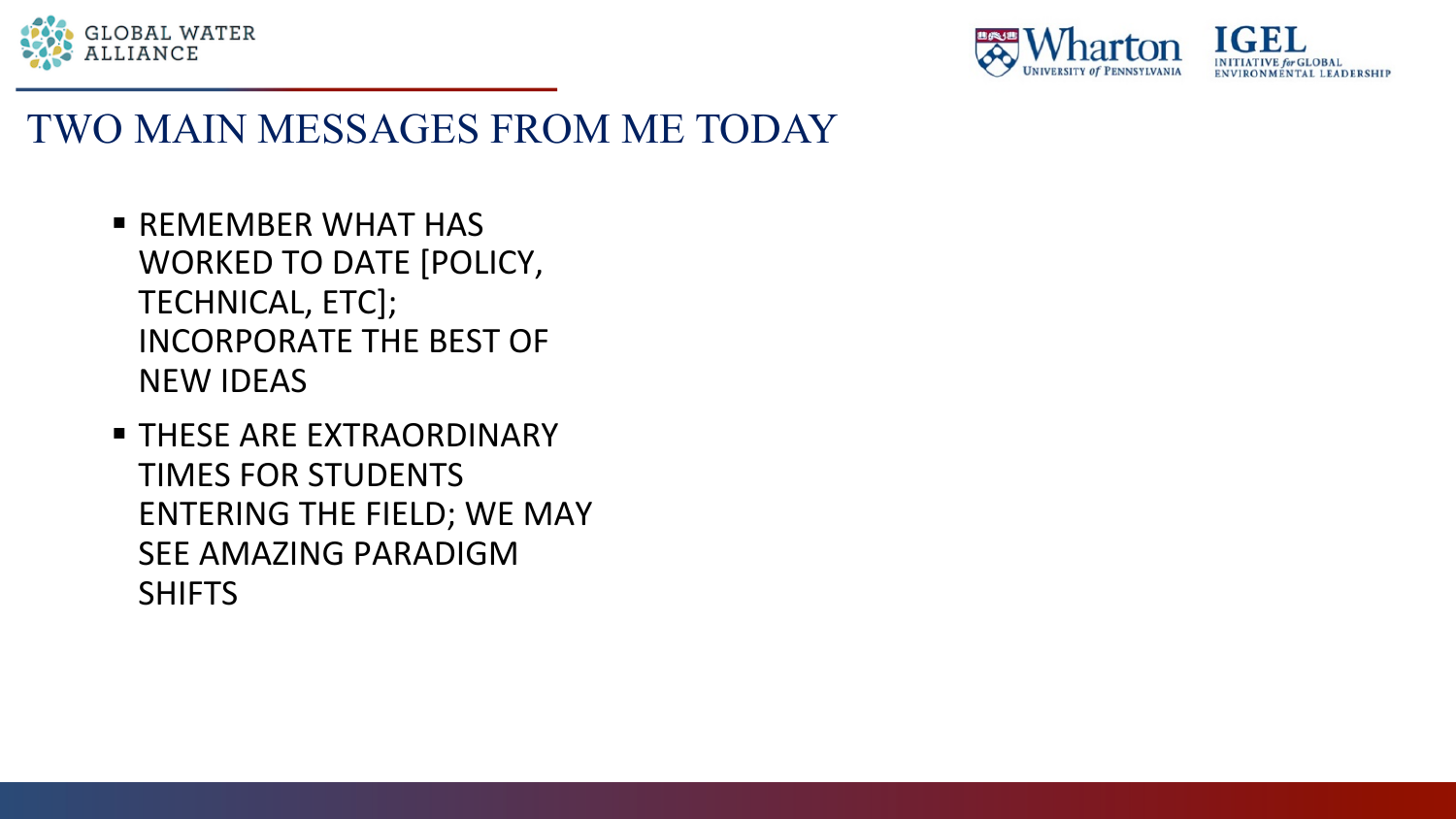



#### 1972 FEDERAL WATER POLLUTION CONTROL ACT; ESSENTIAL ELEMENTS THAT WORKED [FAIRLY] WELL

- § BROAD PUBLIC AND POLITICAL SUPPORT; WELL-CRAFTED LAW
- **PERMITS FOR ALL POINT** SOURCES; ENFORCEMENT FOR NON-COMPLIANCE
- EFFLUENT LIMITS BASED ON TECHNOLOGY AND WATER **QUALITY STANDARDS AND USES**
- MONITORING OF DISCHARGES AND RECEIVING STREAM
- GRANTS FOR MUNICIPALITIES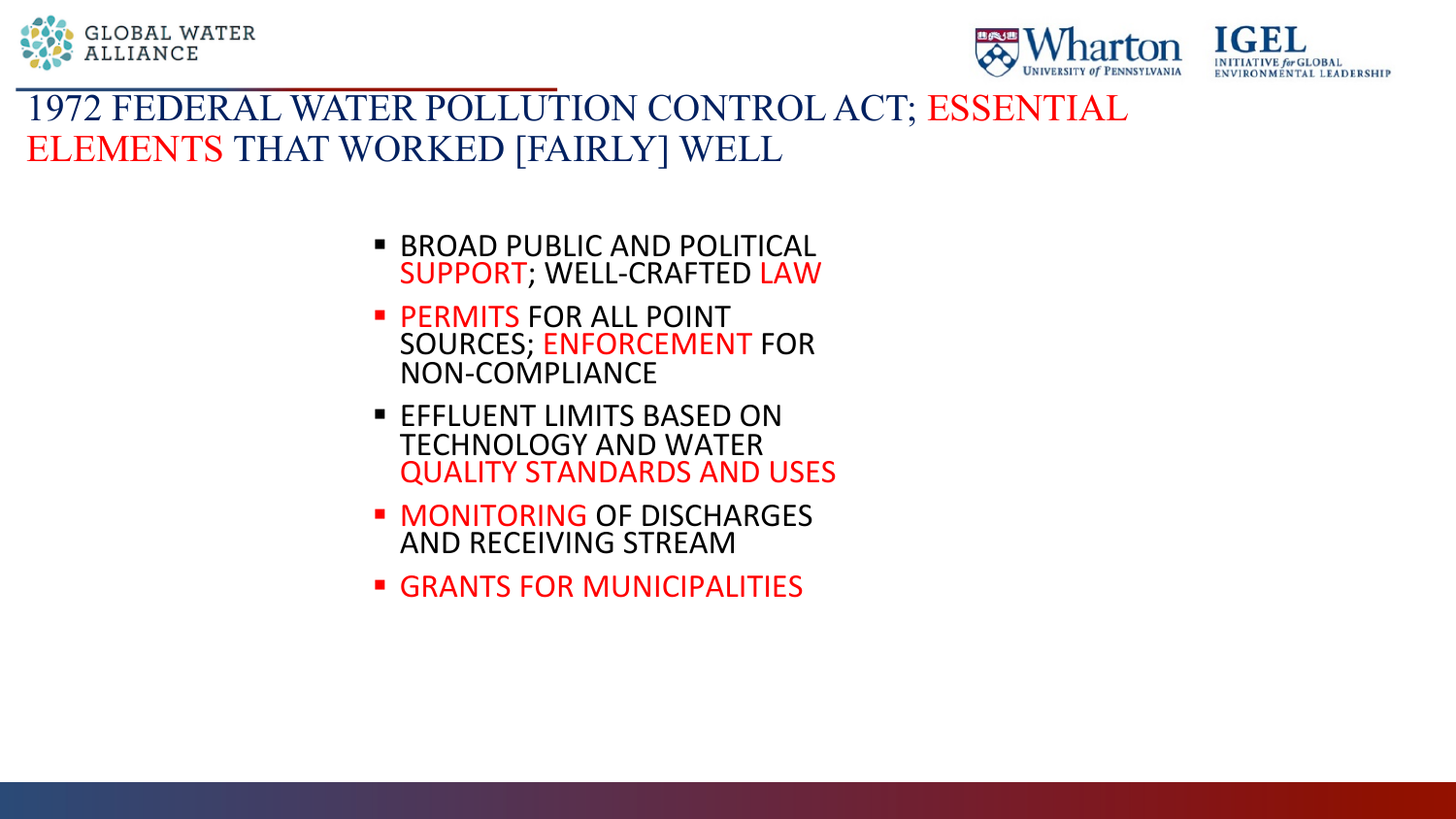



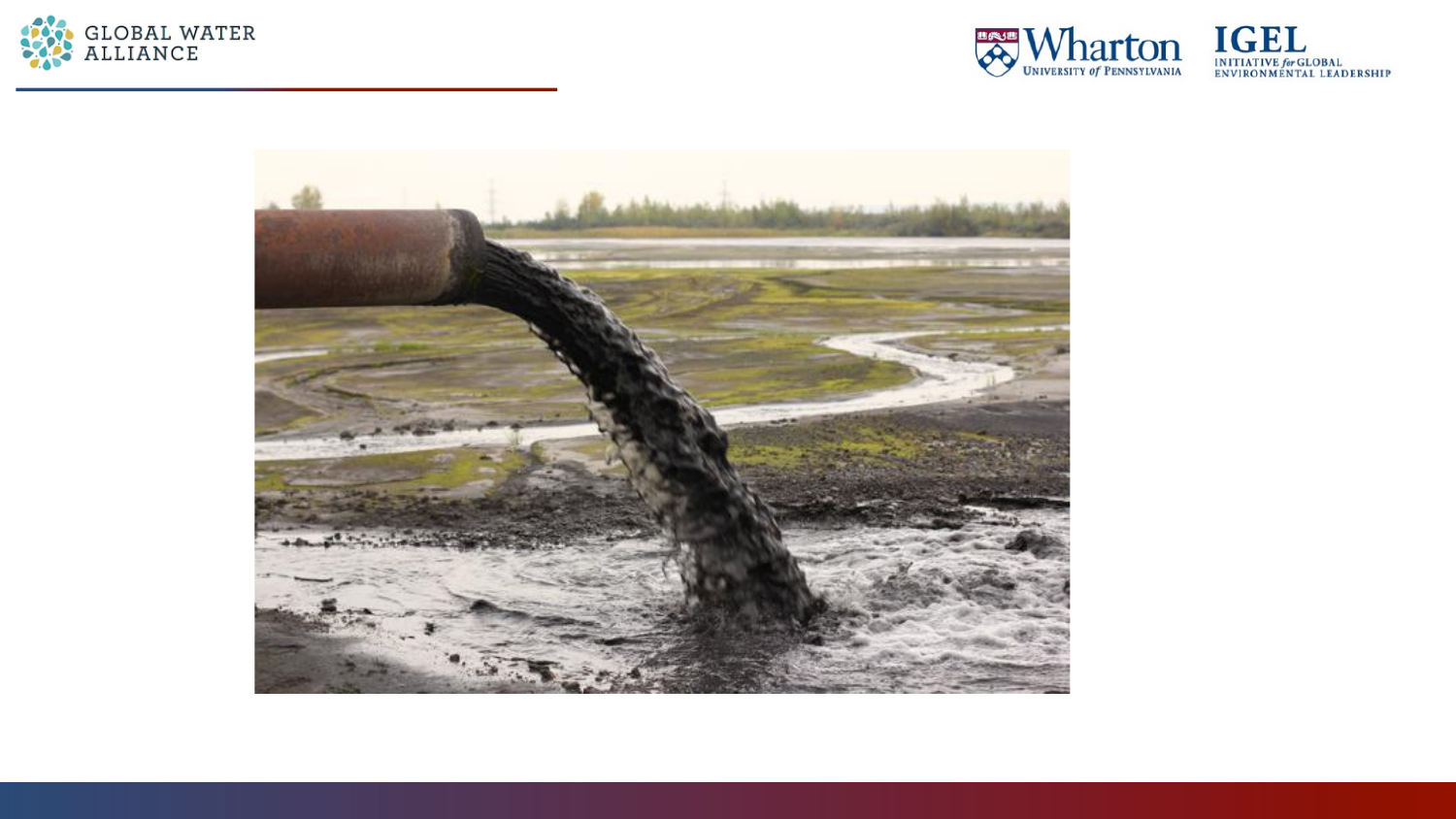



#### MUCH TO LEARN FROM HISTORY BUT TIMES HAVE EVOLVED DUE TO:

- **INCREASING POPULATION– 7.5 BILLION AND COUNTING [4.1 BILLION IN URBAN AREAS]**
- **EXPORE LIMITED RESOURCES**
- § FOOD/ENERGY NEEDS
- **E** HUMAN RIGHTS/INEQUALITIES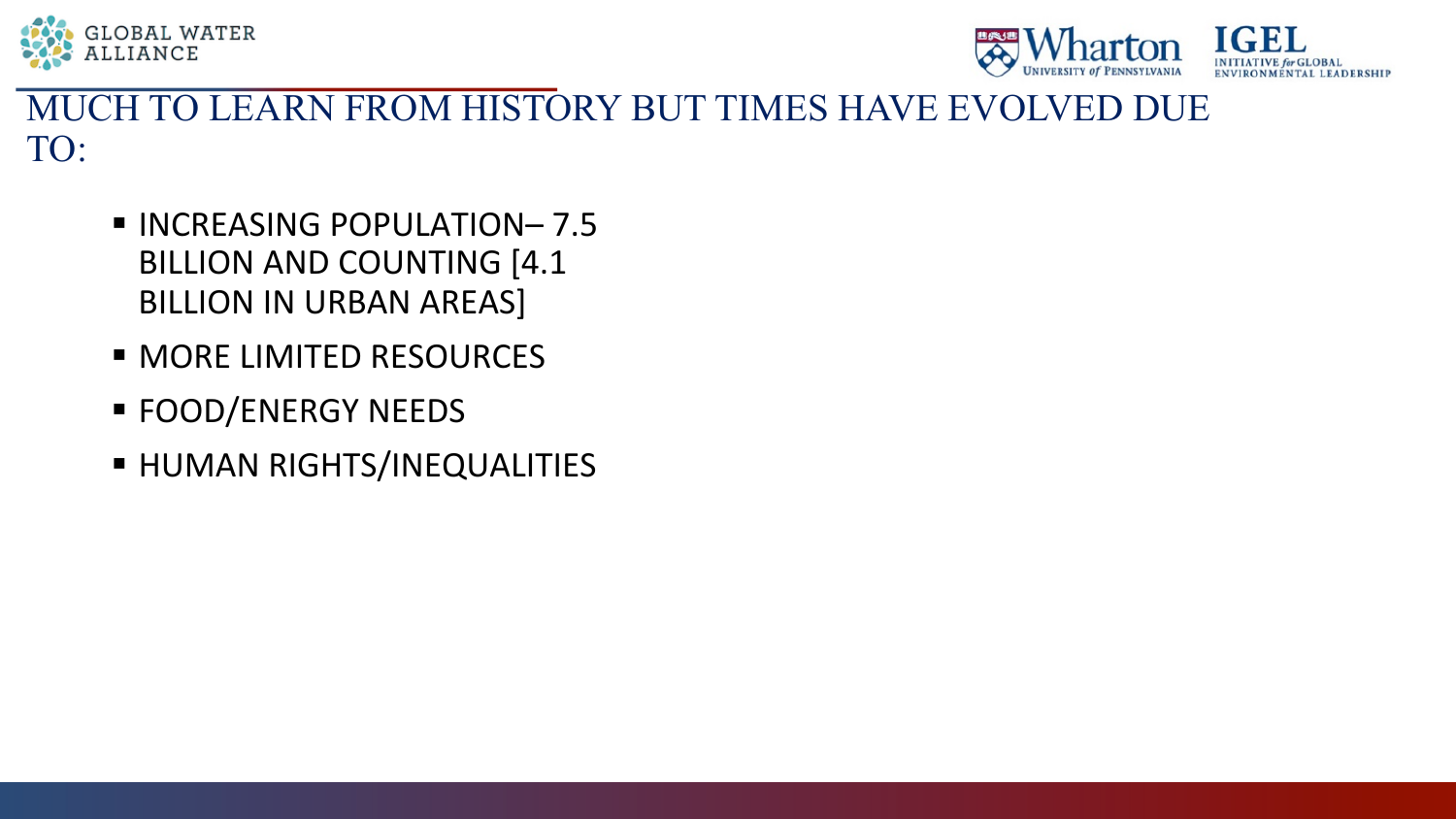



#### LEARN FROM DEVELOPED COUNTRIES BUT ALSO FOCUS ON OPPORTUNITIES THAT SDG 6.3 PROMOTES

-- WORDS MATTER: USE THE TERM "RESOURCEWATER", NOT "WASTEWATER" WHERE POSSIBLE?

-- DEVELOP LEGAL/REGULATORY/ENFORCEMENT PROGRAMS THAT FITS SPECIFIC NEEDS; BEST MONITORING AND INFORMATION SYSTEMS APPROACH; SUSTAINABLE, FLEXIBLE FINANCESYSTEMS

-- INCENTIVES FOR WATER REUSE AND NUTRIENT CYCLE MANAGEMENT

- -- PROVIDE A SPECIAL FOCUS ON INEQUALITIES OF ALL KINDS
- -- SOCIAL MEDIA FOR EDUCATION, COMMUNICATIONS, ETC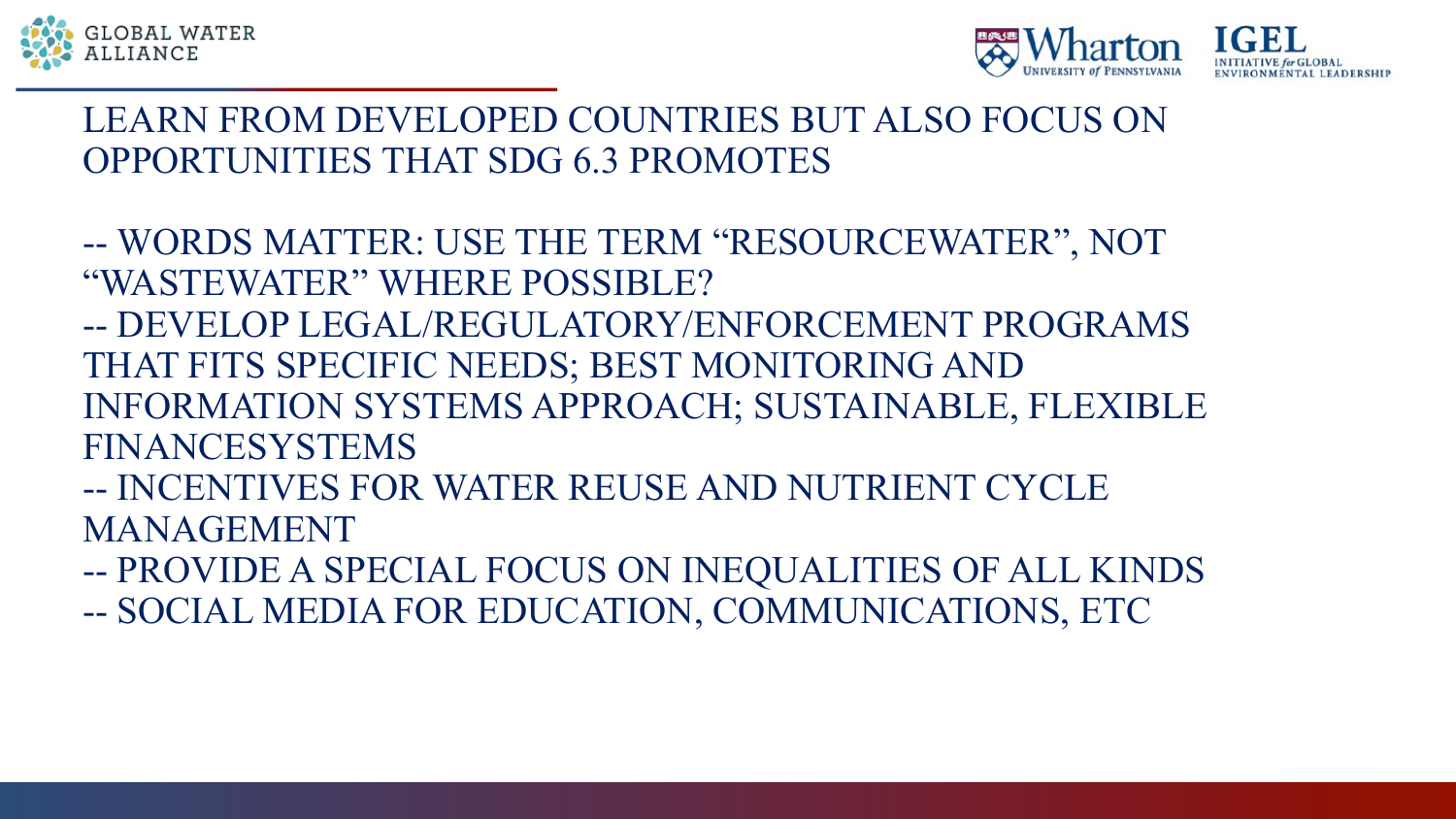



#### IS THIS A PERIOD OF FUNDAMENTAL CHANGE IN PROVIDING PUBLIC SERVICES? SOME PAST BENCHMARKS

- **E** PHILADELPHIA SUPPLY OF WATER IN THE EARLY 19<sup>TH</sup> CENTURY: FREDERICK GRAFF
- 1854: DR JOHN SNOW SOLVES THE CHOLERA OUTBREAK IN LONDON
- **F** THE ELECTRIFICATION OF AMERICA IN LATE 19TH CENTURY: EDISON, WESTINGHOUSE, **TESLA**
- **FIGURE:** THE INTERNET, OTHERS THAT WERE ONCE "UNIMAGINABLE" UNTIL THEY HAPPENED.
- 1980-90s: HOWARD NFUKRUG INNOVATES WITH CAPTURING URBAN RUNOFF
- 2017: DR GIEGENGACK LECTURES AT UPENN ABOUT THE IMPORTANCE OF NUTRIENT LIFECYLE MANAGEMENT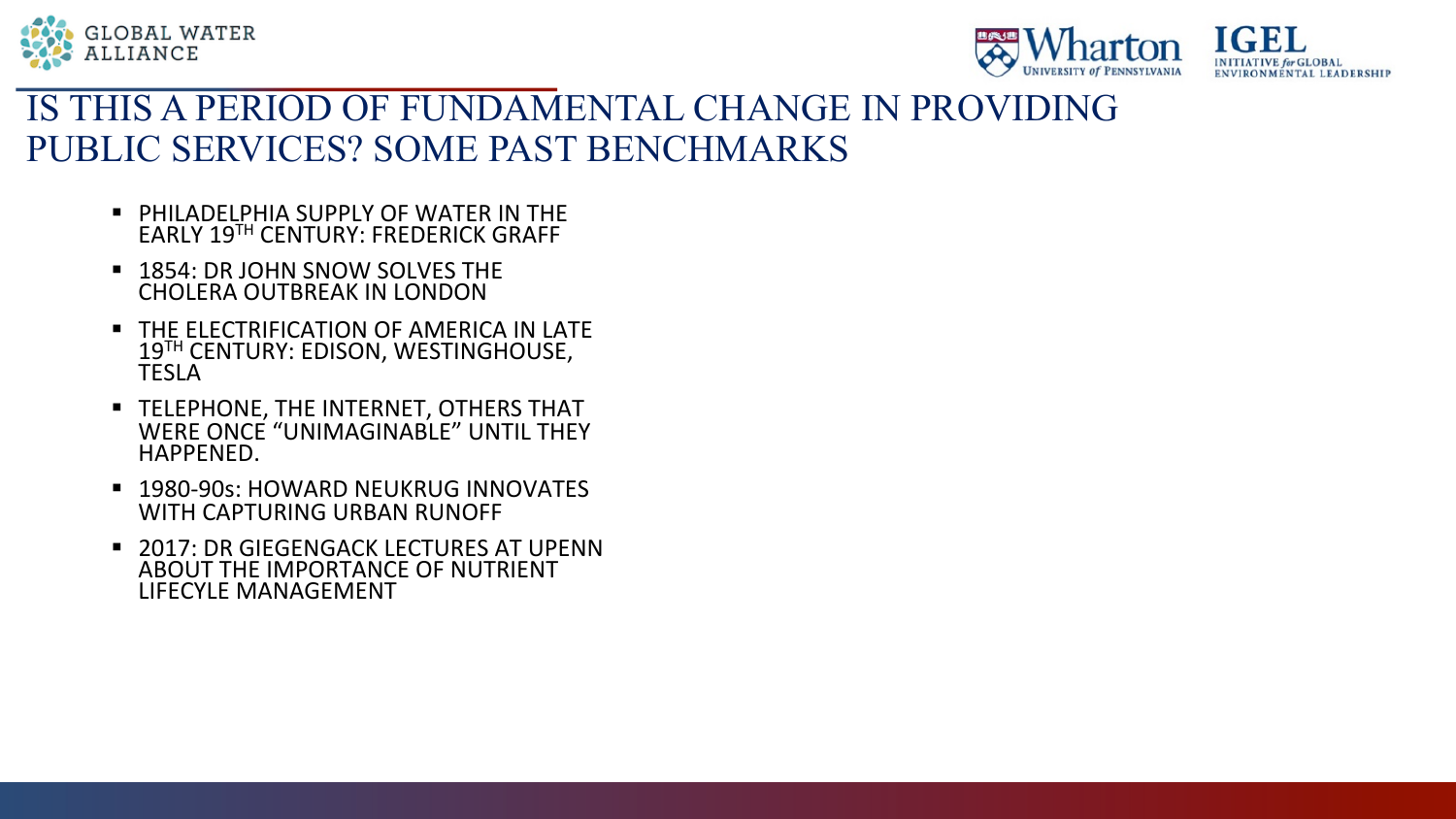



- **Example ENVISION A FUTURE** WHERE THERE WILL BE NO SUCH THING AS WASTEWATER? [1972 FWPCA ENVISIONED THE "NATIONAL POLLUTANT DISCHARGE ELIMINATION PROGRAM"]
- WILL ONE OF OUR STUDENTS MAKE THE NEXT BREAKTHROUGH IN UTILIZING "RESOURCEWATER"? COUNTLESS LIVES CAN BE SAVED!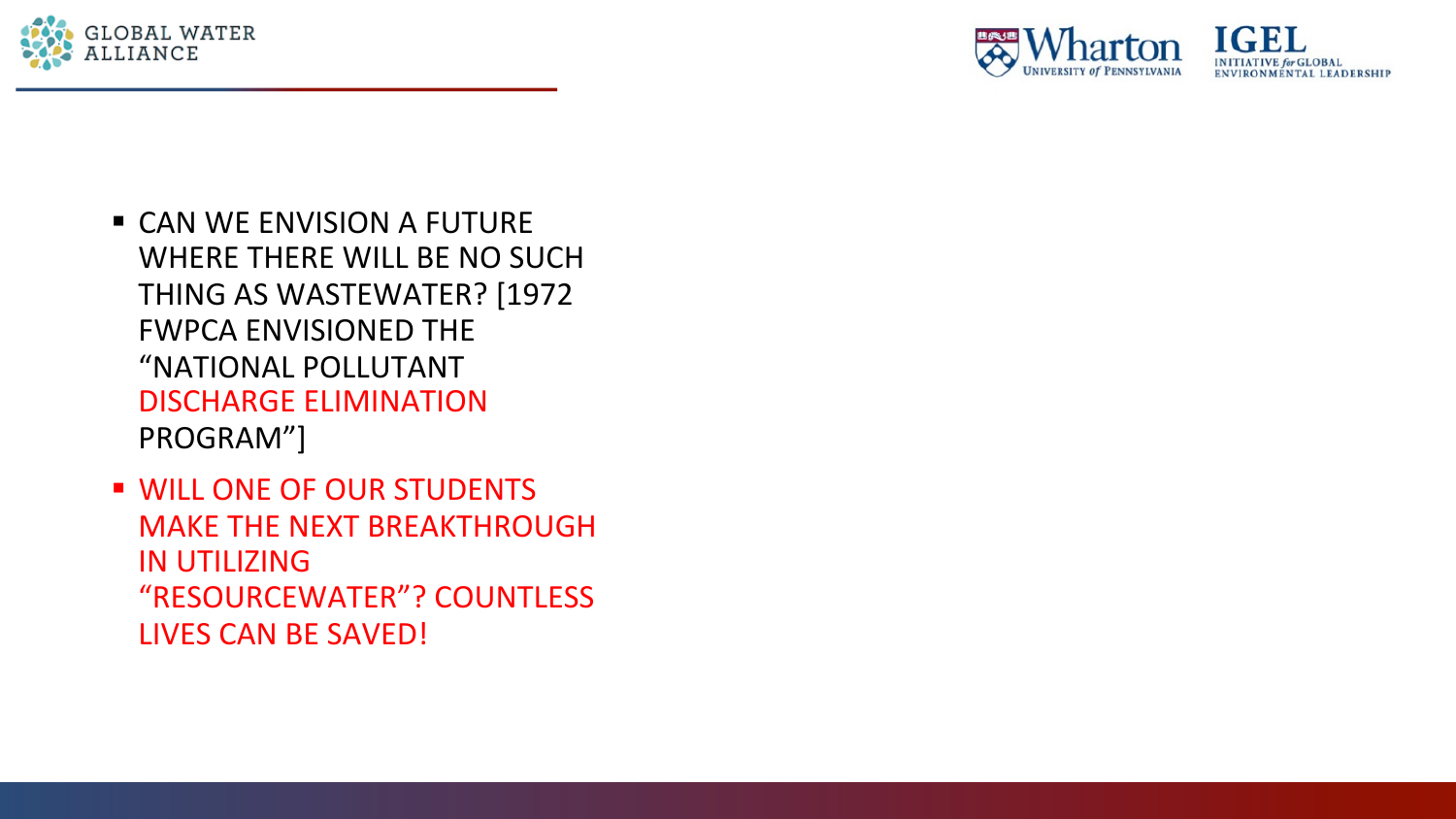



### MANY WONDERFUL OPPORTUNITIES FOR STUDENT RESEARCH, EG:

- **E** USING BOTH "LESSONS LEARNED" FROM THE PAST 100+ YEARS AND NEW IDEAS
- **EXAMPLE CREATIVE WATER REUSE**
- **INTEGRATING POLICIES FOR** WATER WITH FOOD AND ENERGY POLICIES---CREATE FOOD AND ENERGY FROM RESOURCEWATER
- **SAFELY REPLACE/SUPPLEMENT** THE "FLUSH" MENTALITY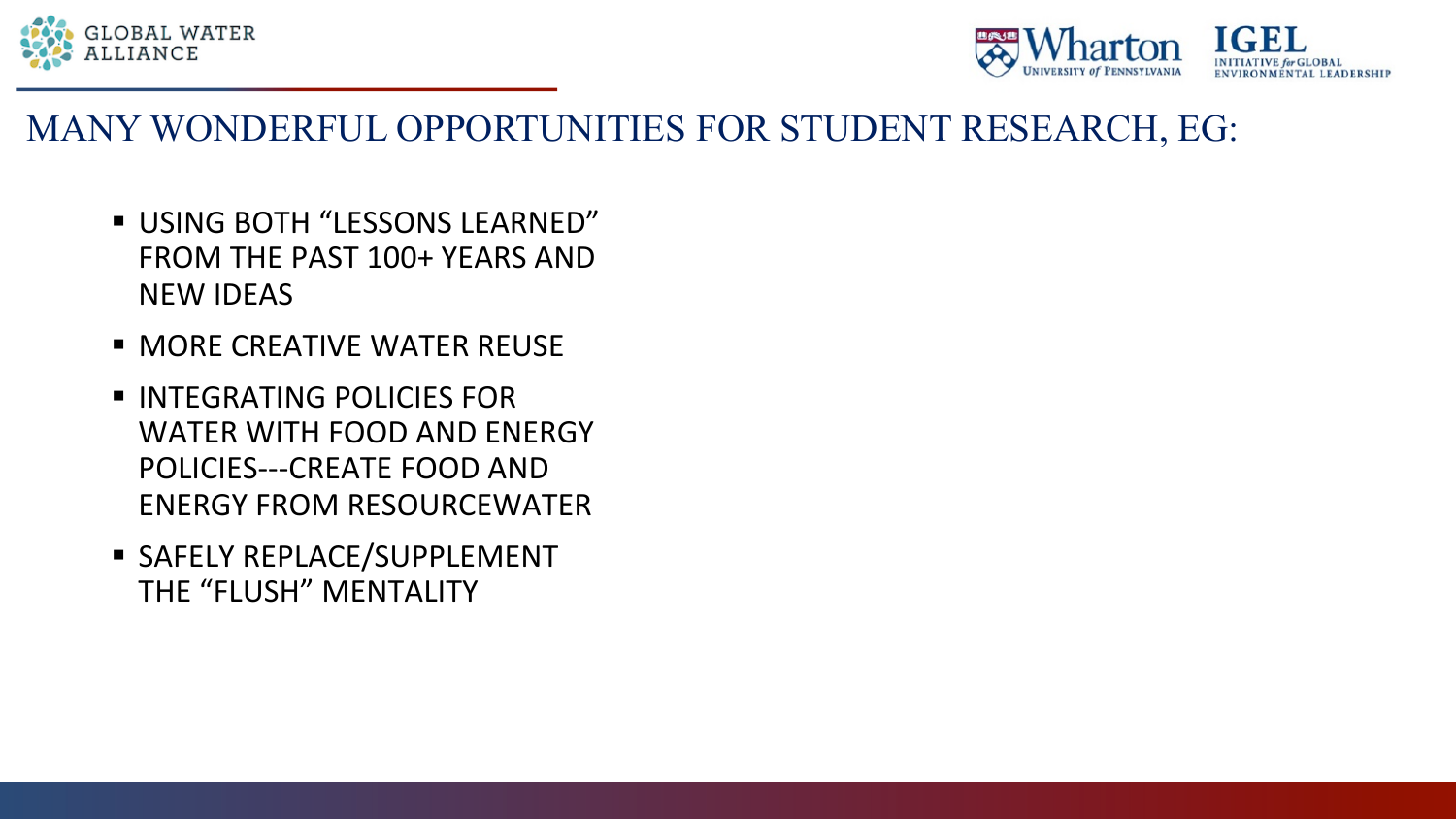



## HEY STUDENTS CAN YOU HELP THIS KID?!

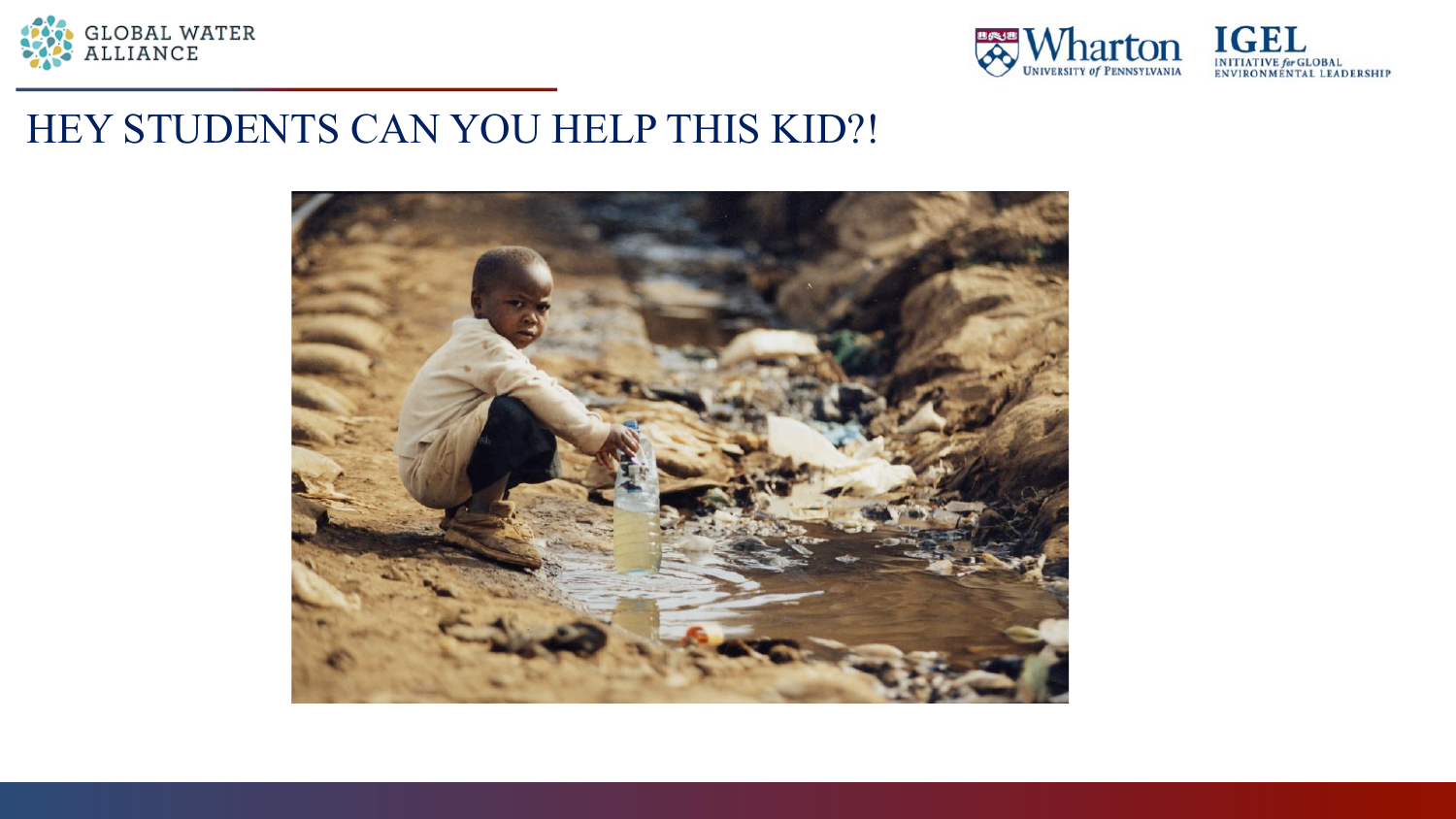



## AND THIS KID?!

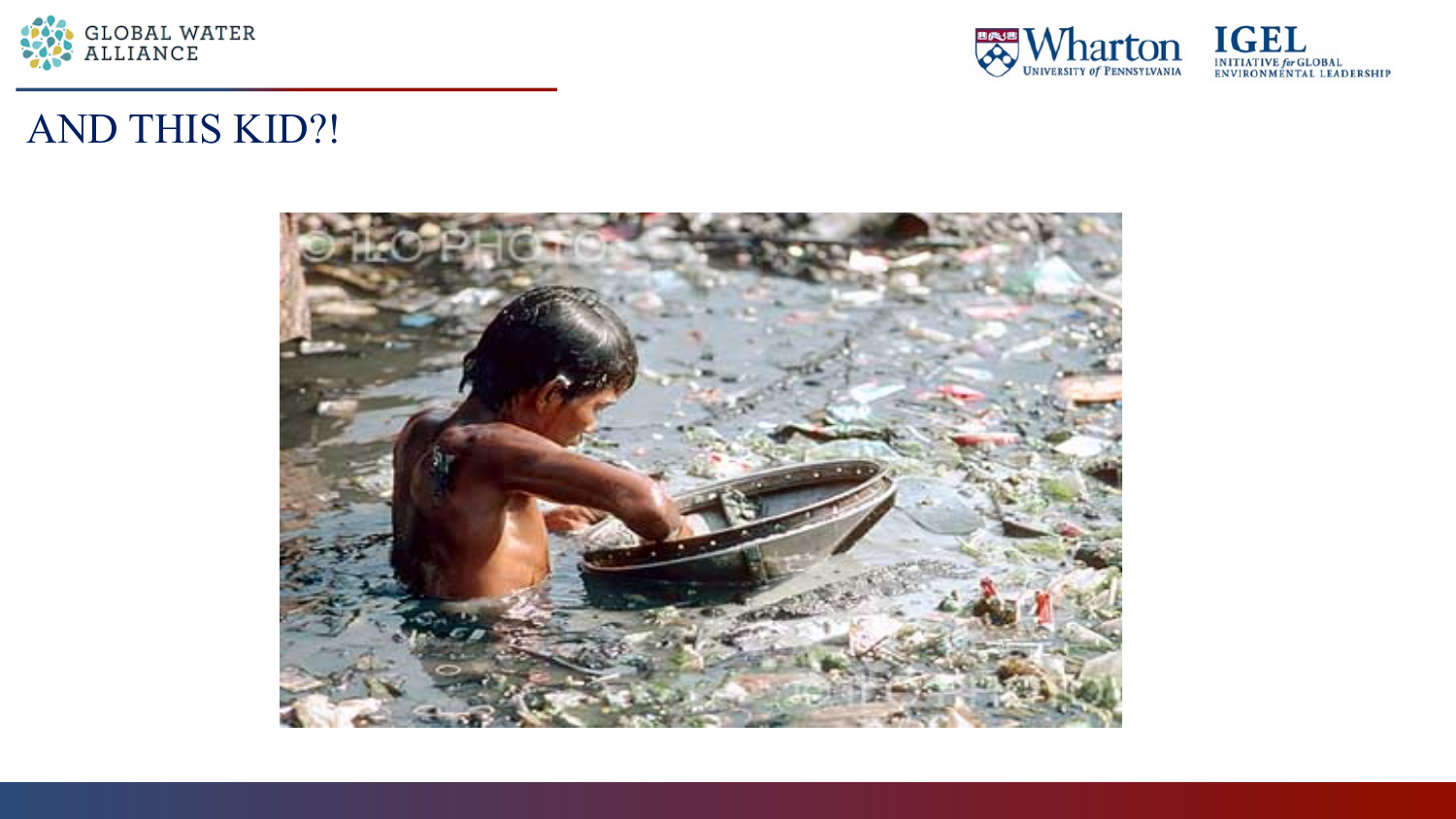



## MY CONTACT INFORMATION

- § STANLASKOWSKI7@GMAIL.CO M
- § 610-399-0120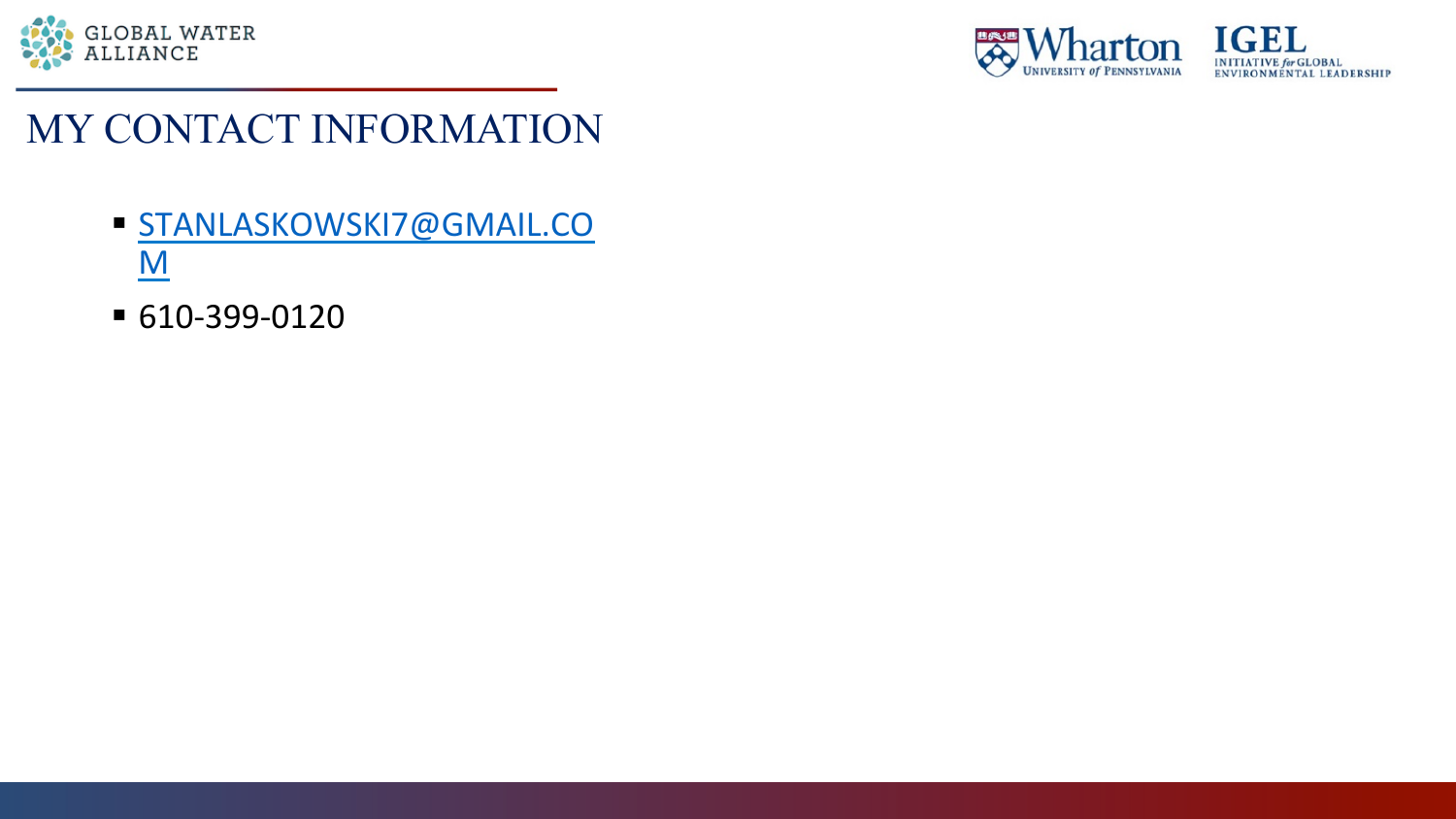

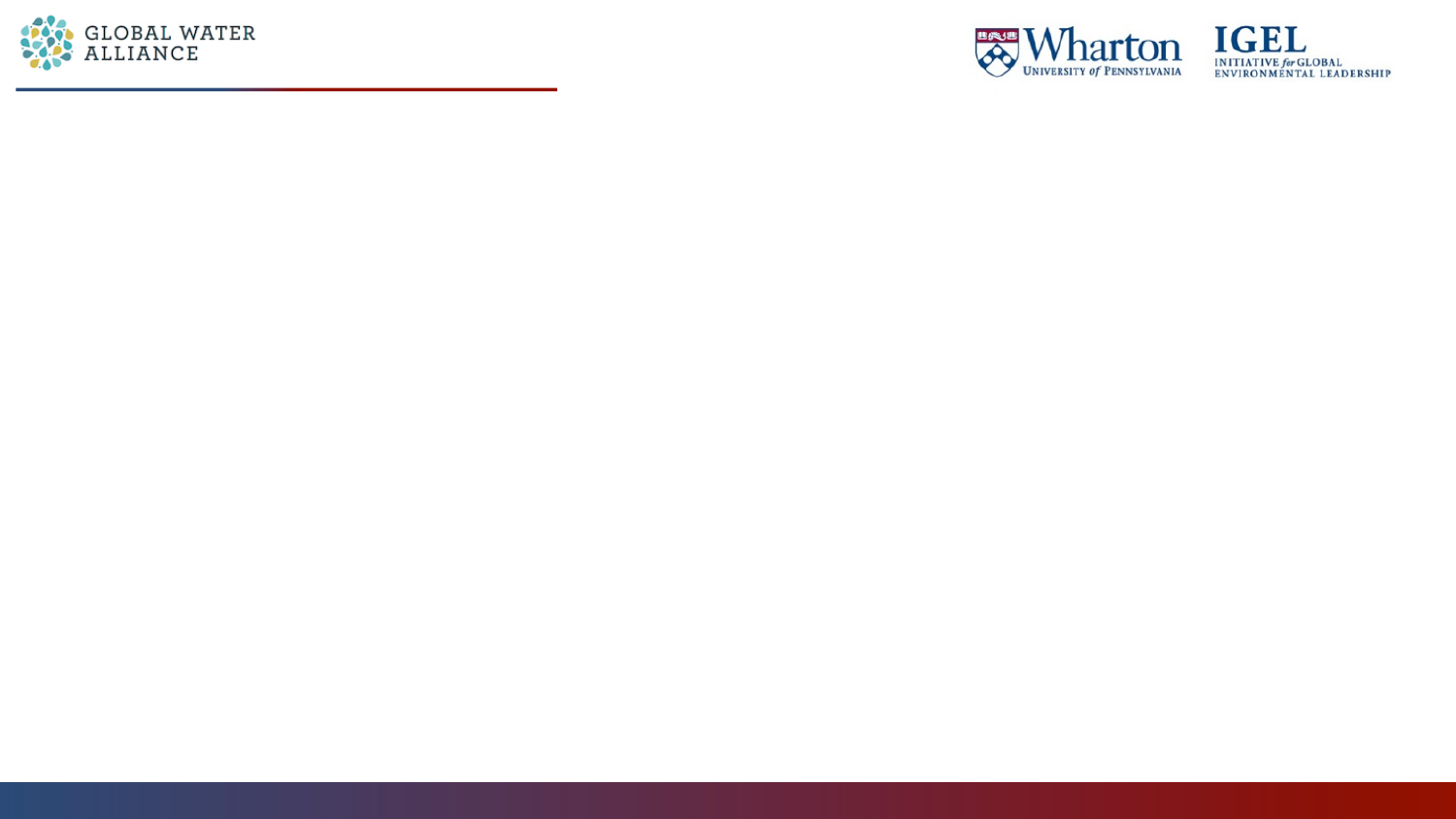

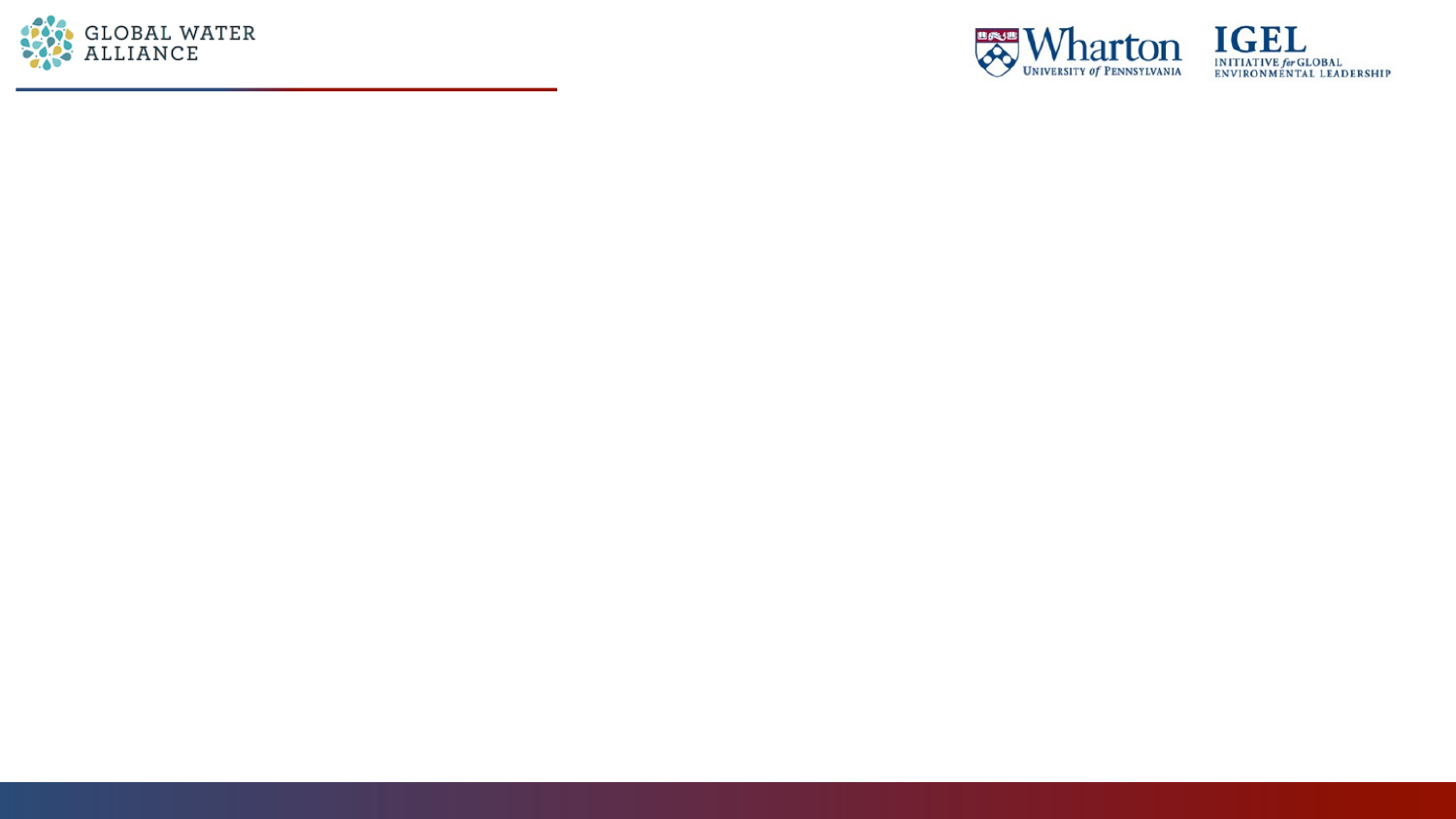

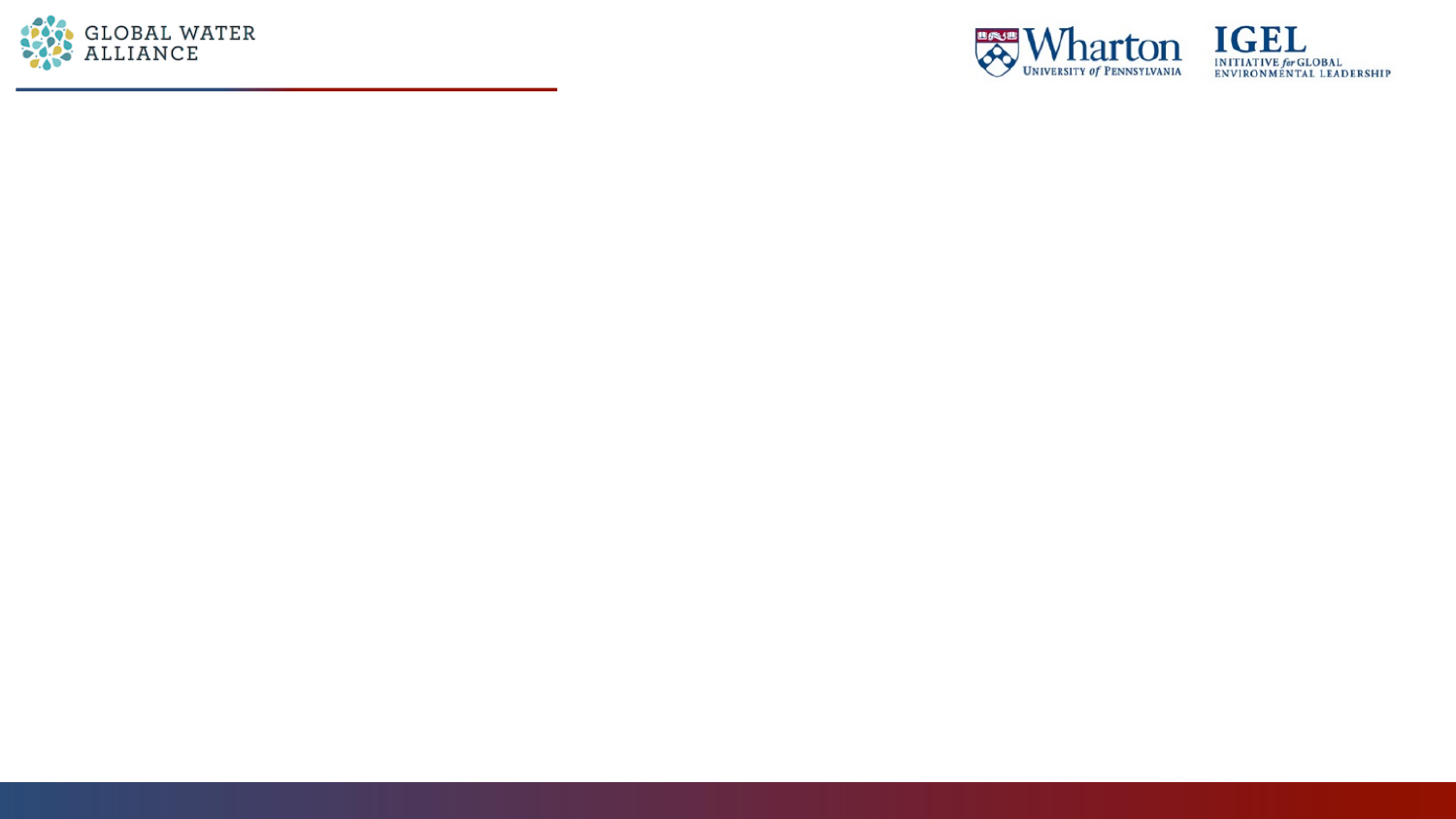